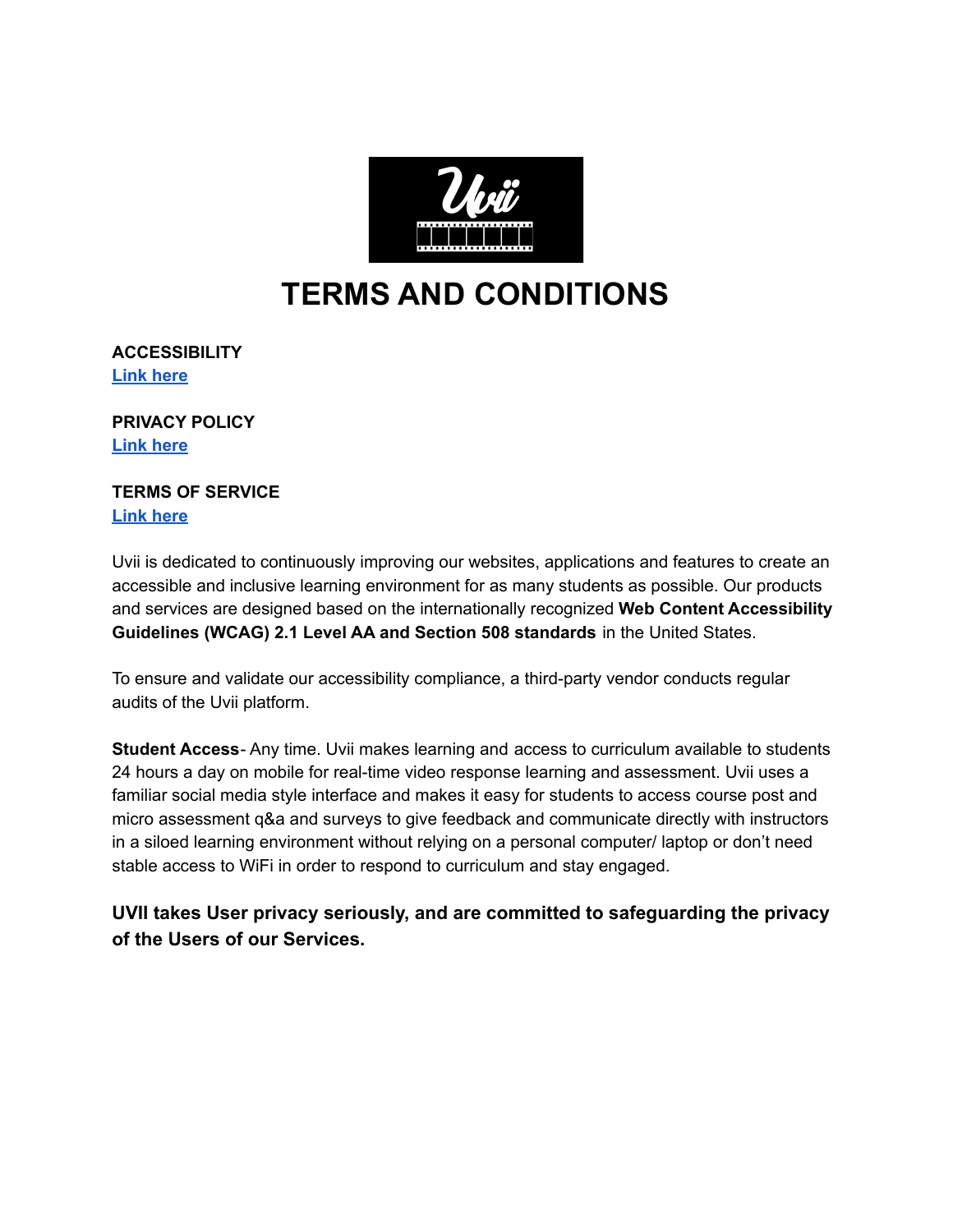#### **New York Privacy Notice (SHIELD Act)**

New York's original data breach notification law required any person or business conducting business in New York to notify state residents when their "private information" was acquired without valid authorization. *See* N.Y. Gen. Bus. L. § 899-aa(2).

The [SHIELD](https://legislation.nysenate.gov/pdf/bills/2019/S133) Act, which takes effect on March 21, 2020, broadens the scope of New York's data breach notification law in several ways. The notification requirements now apply to any person and business that handles New York residents' information *regardless of whether that person or business conducts business in New York*.

New York's data breach notification law requires any person or business conducting business in New York to notify state residents when their "private information" was acquired without valid authorization. *See* N.Y. Gen. Bus. L. § 899-aa(2). The [SHIELD](https://legislation.nysenate.gov/pdf/bills/2019/S133) Act, as of March 21, 2020, broadens the scope of New York's data breach notification law in several ways. The notification requirements now apply to any person and business that handles New York residents' information *regardless of whether that person or business conducts business in New York*.

SHIELD Act requires any person or business handling New York residents' private information to implement and maintain "reasonable" administrative, technical, and physical safeguards to protect the security, confidentiality, and integrity of private information. New York SHIELD Act now mandates that a covered company:

- A. designate one or more employees to coordinate the security program;
- B. identify reasonably foreseeable internal and external risks;
- C. assess the sufficiency of safeguards in place to control the identified risks;
- D. train and manage employees in the security program practices and procedures;
- E. select service providers capable of maintaining appropriate safeguards, and require those safeguards by contract;
- F. adjust the security program in light of business changes or new circumstances;
- G. assess risks in network and software design;
- H. assess risks in information processing, transmission and storage;
- I. detect, prevent and respond to attacks or system failures;
- J. regularly test and monitor the effectiveness of key controls, systems and procedures;
- K. assess risks of information storage and disposal;
- L. detect, prevent and respond to intrusions;
- M. protect against unauthorized access to or use of private information during or after the collection, transportation and destruction or disposal of the information; and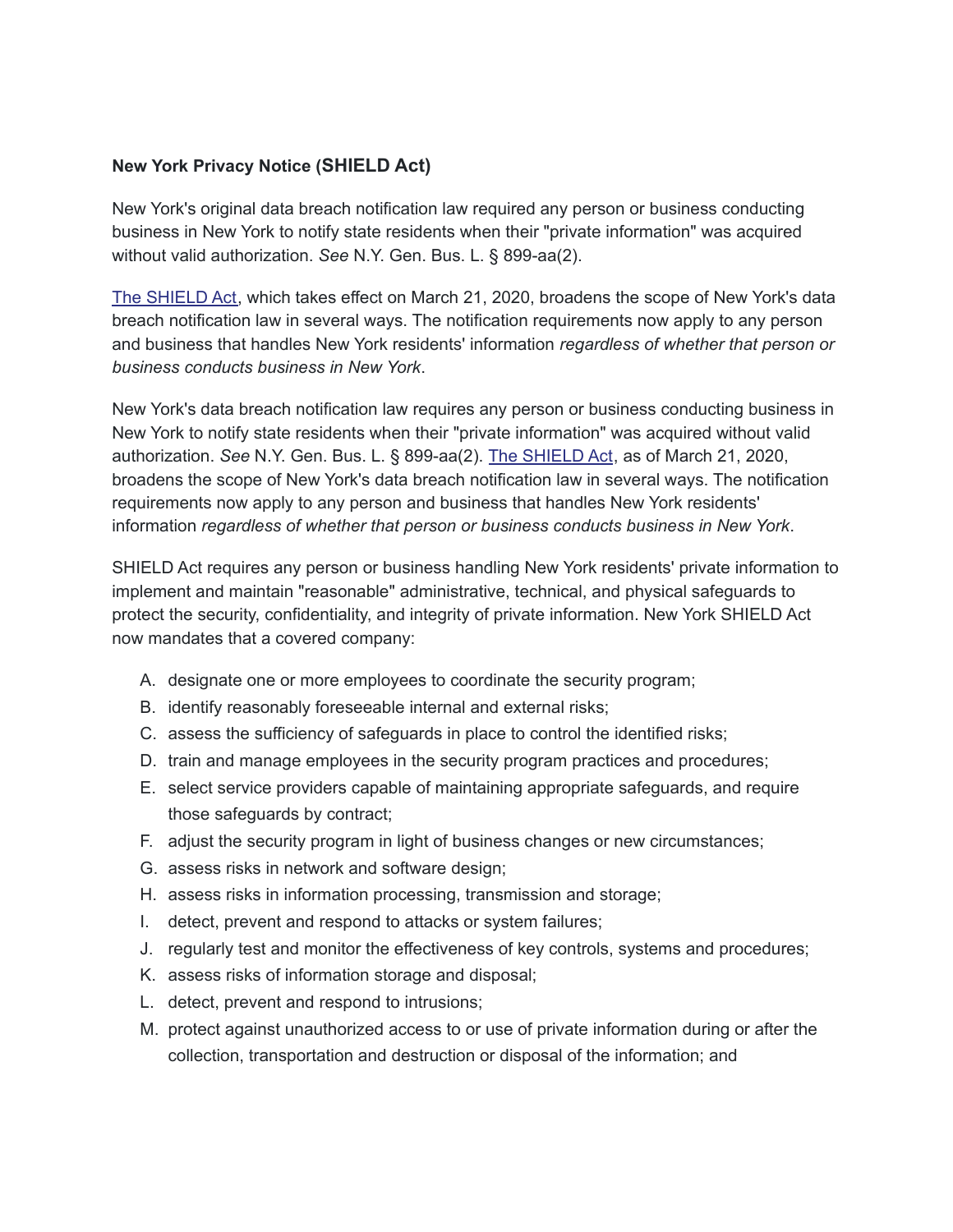- N. dispose of private information within a reasonable amount of time after it is no longer needed for business purposes by erasing electronic media so that the information cannot be read or reconstructed.
- O. In addition, the SHIELD Act notifications:
- P. Expanded definition of "private information" The SHIELD Act expands "private information" in line with the laws of several other states to include (i) biometric information, (ii) financial account numbers that can be used alone to access an account, and (iii) usernames or email address in combination with a password or security question and answer.
- Q. Notification for incidents involving unauthorized access Under the original law, notification was required only if there was "unauthorized acquisition" of private information. The SHIELD Act requires notification even where there was "unauthorized access" but no acquisition of private information, such as where consumers with the right to freeze their credit at no cost, goes into effect on September 23, 2019.

## **California Consumer Privacy Act ("CCPA")**

## **Privacy Notice – California Consumer Privacy Act**

This Notice details how we will treat your data when the data is subject to the California Consumer Privacy Act (CCPA).

#### **Definitions**

Under CCPA, "Personal information" means information that identifies, relates to, describes, is capable of being associated with, or could reasonably be linked, directly or indirectly, with a particular consumer or household.

A "Consumer" is a natural person who is a California resident, as defined in Section 17014 of Title 18 of the California Code of Regulations, including by any unique identifier. Personal information includes, but is not limited to, the following:

- A. Identifiers such as a real name, alias, postal address, unique personal identifier, online identifier Internet Protocol address, email address, account name, social security number, driver's license number, passport number, or other similar identifiers.
- B. Any categories of personal information described in subdivision (e) of Section 1798.80.
- C. Characteristics of protected classifications under California or federal law.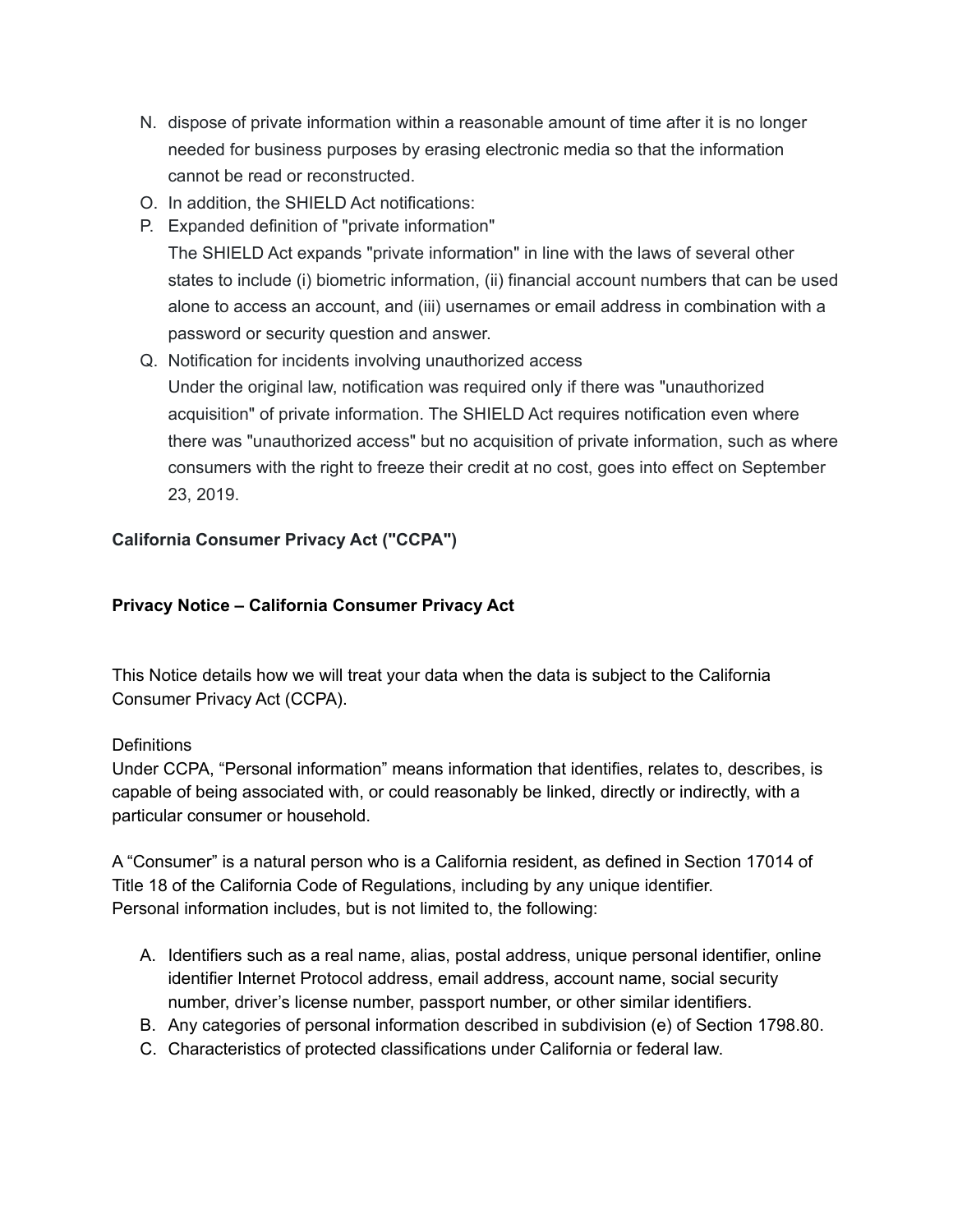- D. Commercial information, including records of personal property, products or services purchased, obtained, or considered, or other purchasing or consuming histories or tendencies.
- E. Biometric information.
- F. Internet or other electronic network activity information, including, but not limited to, browsing history, search history, and information regarding a consumer's interaction with an Internet Web site, application, or advertisement.
- G. Geolocation data.
- H. Audio, electronic, visual, thermal, olfactory, or similar information. Professional or employment-related information.
- I. Education information, defined as information that is not publicly available personally identifiable information as defined in the Family Educational Rights and Privacy Act (20 U.S.C. section 1232g, 34 C.F.R. Part 99).
- J. Inferences drawn from any of the information identified in this subdivision to create a profile about a consumer reflecting the consumer's preferences, characteristics, psychological trends, preferences, predispositions, behavior, attitudes, intelligence, abilities, and aptitudes.
- K. "Personal information" does not include publicly available information. For these purposes, "publicly available" means information that is lawfully made available from federal, state, or local government records, if any conditions associated with such information.

What Personal Information do we collect?

We may collect, store, and use the following kinds of information and Personal Information ("Collected Information"):

Information about your account and use of the UVII Services including any transactions carried out between you and us on the platform, and information relating to any purchases you make of services.

This may include but is not limited to:

First name Last name Address Date of birth E-mail address Country of residence Location data Online identifier or pseudonym, which includes IP addresses and cookie identifiers Application usage data Email communication data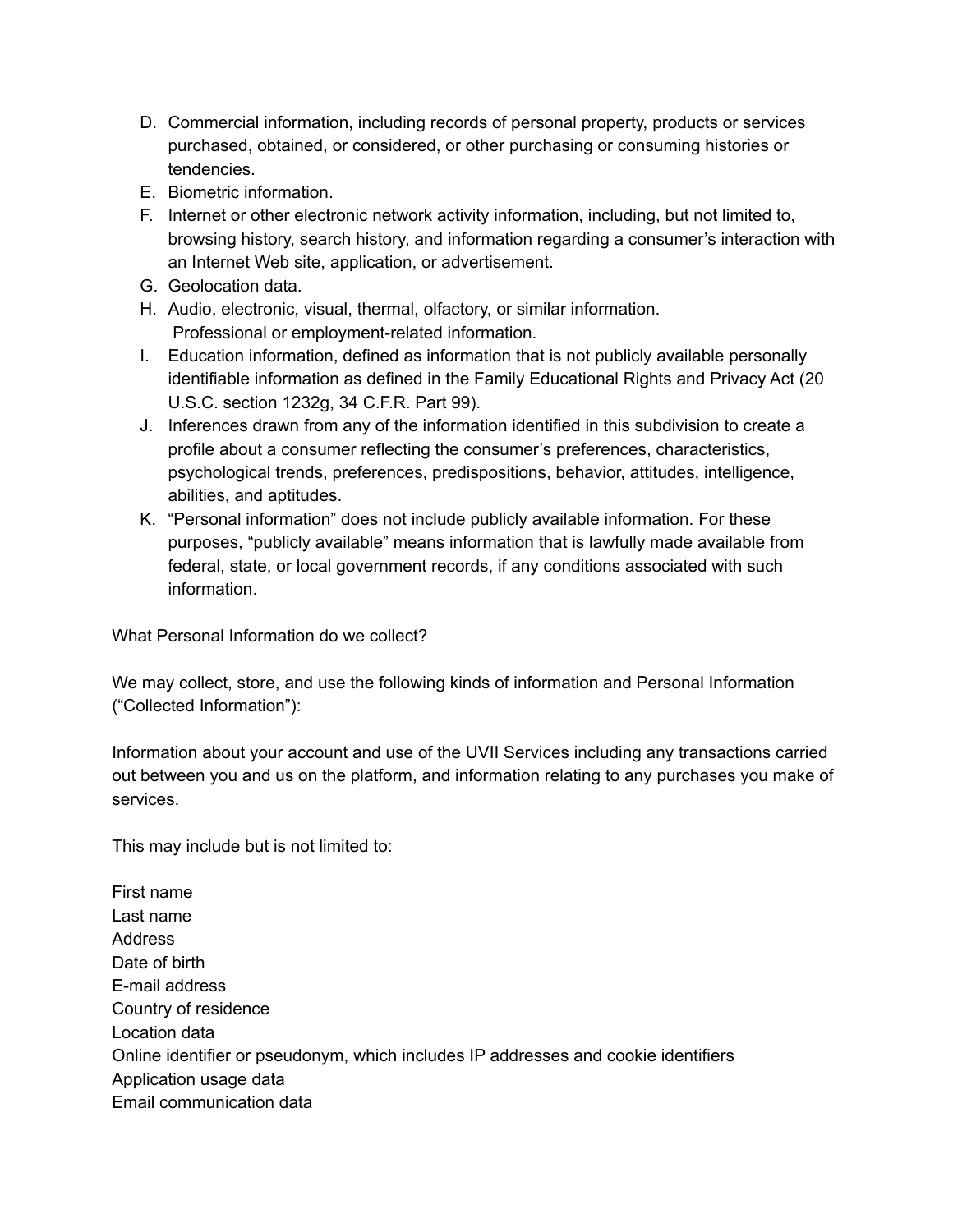Call recording data

Information that may be considered Personal Information when such information is combined with other information includes but is not limited to:

name of education Institution

student ID number

cell phone number

The purposes of processing Personal Information

To ensure our Users have the best experience with the platform, Personal Information, will be used for:

Allowing Users to create accounts on UVII Services

Providing Users with the ability to access, download and use all UVIIServices as defined in the Terms of Service

Providing operational services such as Account Management and Technical Support Detecting, preventing and addressing technical issues

Assisting UVII in improving, developing and creating products, services and content to meet the needs of Users

Communicating with Users regarding security, privacy, and administrative issues relating to Users use of products and services.

Providing Institutions with educational evaluation information necessary to implement the Service

Recording student location for secure attendance

Providing information about new products, services, newsletters, informative emails, and research on future product ideas or improvements (if Users have opted-in to receive such information)

Processing payments

Sharing Collected Information

We may share Collected Information about you:

(a) to enable our third-party sub-processors to provide services including but not limited to: payment processing data center hosting services database provision dialer infrastructure services email sync services

marketing operations services

auditing

collecting debts

fulfilling orders

(b) to the extent that we are required to do so by law;

(c) in connection with any legal proceedings or prospective legal proceedings;

(d) mergers, acquisitions, financings, or corporate reorganizations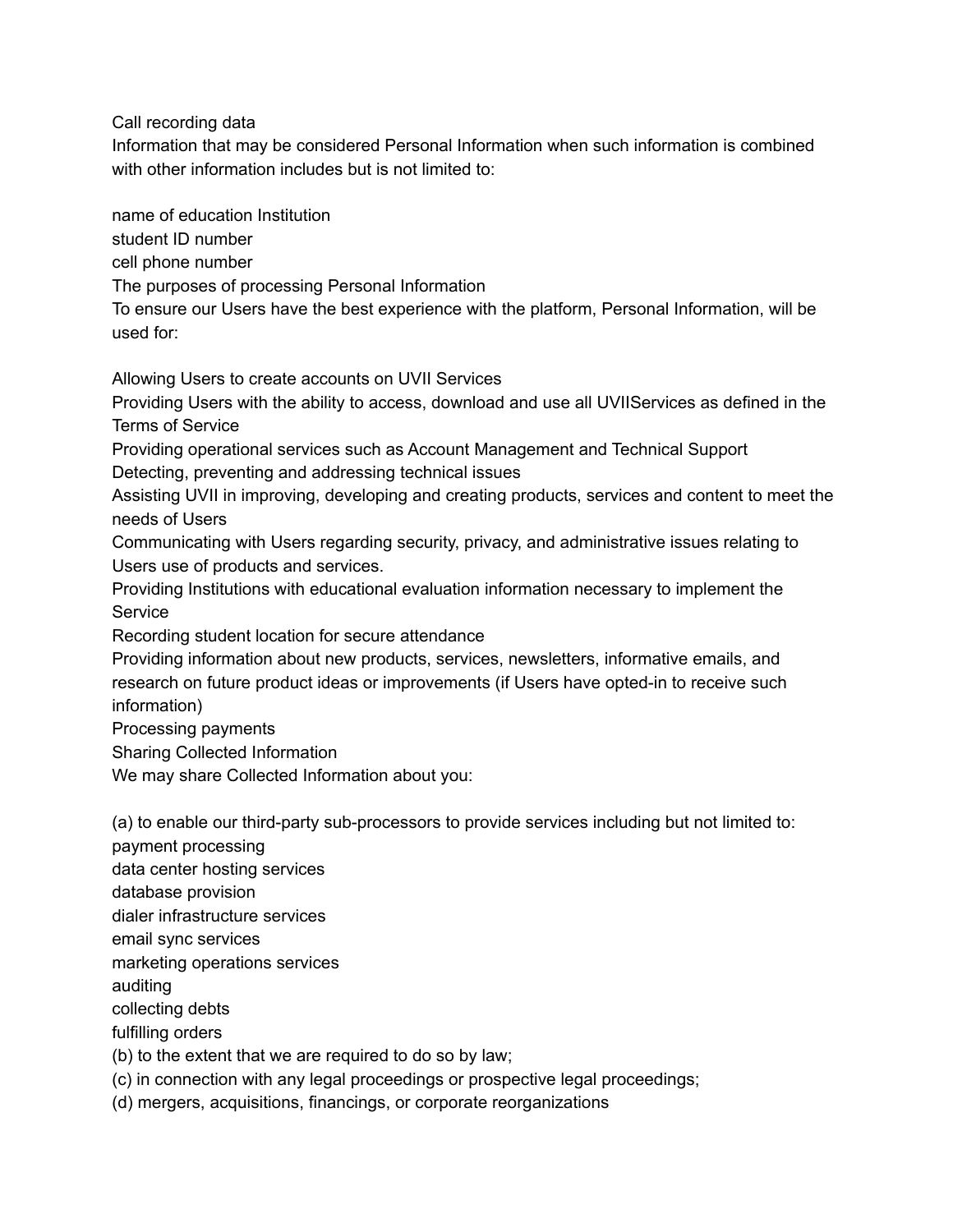(e) in order to establish, exercise or defend our legal rights (including providing information to others for the purposes of fraud prevention and reducing credit risk);

(f) in response to lawful requests by public authorities, including to meet national security or law enforcement requirements.

Security of Collected Information

We will take reasonable precautions to prevent the loss, misuse, or alteration of your Personal Data. Data transmission over the Internet is inherently insecure and we cannot guarantee the security of data sent over the Internet.

We will store all the Collected Information you provide or that we collect about you on our secure servers hosted by AWS.

Our full Security Policy can be found at https://uviiapp.com/company/security/

You are responsible for keeping your passwords confidential. We will not ask you for your passwords.

## Retention of Your Personal Data

We maintain information about Users for as long as we provide services to the User, and for as long as it remains necessary for the identified purposes or as required by law, which may extend beyond the termination of service (unless by prior institutional arrangement).

We may retain certain data as necessary to:

prevent fraud or future abuse,

for legitimate business purposes, such as analysis of aggregated, de-identified data,

account recovery,

or if otherwise required by law

Changes to This Notice

We may update this CCPA Notice from time-to-time by posting a new version on our website. You should check this page occasionally to ensure you are happy with any changes.

## Third Party Websites

The website contains links to other websites. We are not responsible for the privacy policies of third party websites or such site operators' actions, including the collection or use of your personal data.

## Access to Your Personal Data

If you use this website, upon request, we will grant you reasonable access to your personal data and allow you to correct, amend or delete information that is demonstrated to be inaccurate or incomplete.

If you are a User of the UVII Services we depend on you to update and correct your personal data to the extent necessary for the purposes for which that data was collected, such as contact